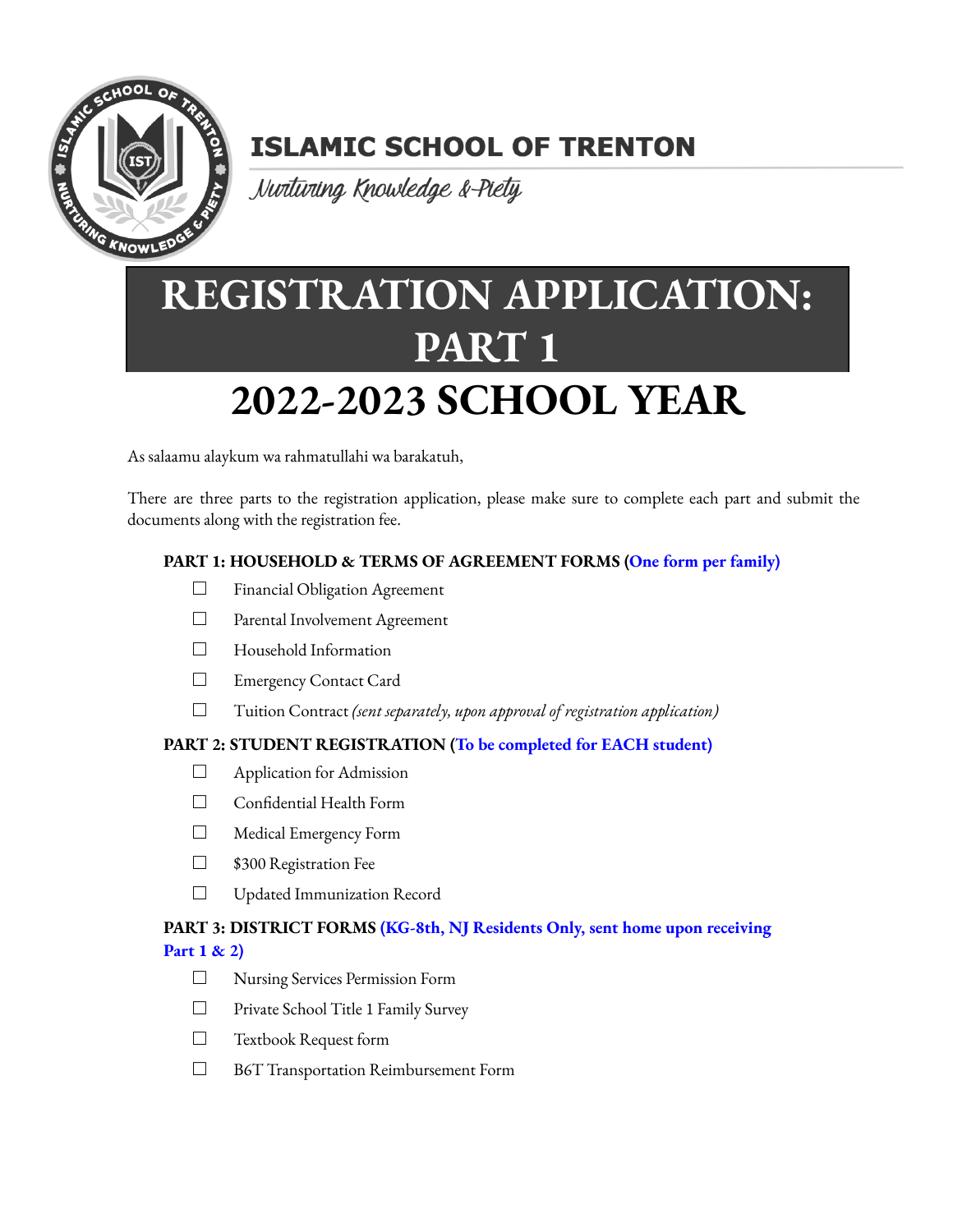## **Registration Fee and Tuition Information**

|                                      | <b>AMOUNT</b>     |
|--------------------------------------|-------------------|
| <b>Registration Fee</b>              | \$300 per student |
| PreK and KG Tuition (no 3 year olds) | \$3,500 per year  |
| 1st - 4th Grades Tuition             | $$3,000$ per year |
| 6th-8th Grades Tuition               | \$3,500 per year  |
| Hifz Program Tuition                 | \$4,000 per year  |

- Pre-Kindergarten students (4 year olds) MUST be potty trained before starting the school year.
- Kindergarten students MUST be **5 years of age by October 31st**, without exception.

Due to COVID-19 impact on the school, please note the following changes:

- IST cannot accept more than 30 students onsite in order to maintain the 3 to 6-ft social distancing rule.
- Only Kindergarten through 4th grade programs are offered on-site
- In the event that the school has to go remote at any point during the school year, tuition fees remain the same.
- Middle school program is conducted online through the Edmentum online program for the entire school year.
- All students will learn remotely on Fridays due to Jumm'uah congregation.

|                                     | <b>Application Deadlines</b> | Late Fee |
|-------------------------------------|------------------------------|----------|
| Current IST Student                 | April 1st                    | \$35     |
| New Student (First time enrollment) | May 1st                      | \$35     |

## **Parents' Financial Obligations**

- Unless otherwise arranged, all families will be required to pay tuition online.
- All previous balances must be paid in order to be allowed to enroll for the new school year, receive transcripts, or standardized test scores
- **●** Tuition assistance is available on a first-come basis as long as funds are available. Eligibility requirements:
	- **o** student is in grade 1-8
	- **o** student is a resident of Trenton district

You must request a Tuition Assistance Application and submit it along with (1) most recent federal and state income tax returns, (2) the last two pay stubs for every working adult in the household. A decision will be made by the school's financial officer. **The deadline to submit the application and related forms is June 1st.**

● Tuition is not based on days in school. Ramadan, 'Eid holidays, and other days off do not reduce the tuition. Tuition will not be reduced for extended family trips taken at any time during the school year. Please review the student handbook for rules and guidelines for more details.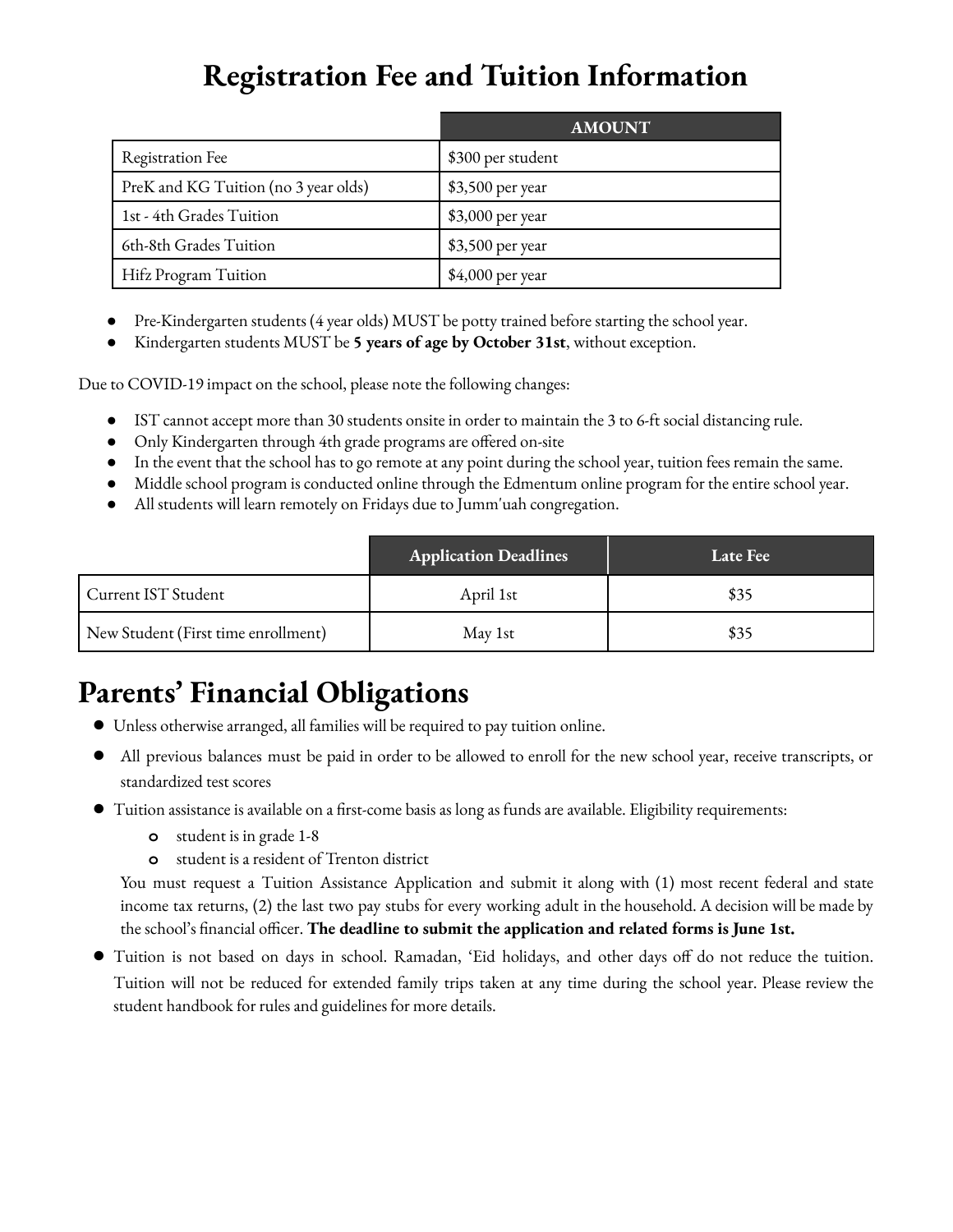#### **TERMS OF AGREEMENT: FINANCIAL OBLIGATION**

#### **You have agreed to the following terms and conditions:**

- *I understand that my child may not be guaranteed a spot if I submit the application after the due date. I will wait until an IST admit reaches out to me to confirm my child's seat is secured via an invoiced registration fee.*
- *I understand that my application is only valid upon paying the registration fee of \$300. Applications submitted after the deadline incur an additional late fee of \$35.*
- *I understand that the registration fee is not refundable if I choose to withdraw my child at any point before the start of school or during the school year.*
- *I understand that I must submit tuition online by the due date via the invoice that will be emailed to me.*
- *I understand that I will be fined a late fee of \$10 per installment submitted after the due date. I will reach out to the school to make proper arrangements in the event of unexpected financial dif iculty.*
- *I understand that if I withdraw during the school year, I must pay a \$100 withdrawal fee. This fee covers remaining balances towards student technology accounts purchased that are typically subscription-based.*
- *I fully accept my financial obligation to Islamic School of Trenton.*

#### **You have selected the following Payment Plan:**

- *1 installment: Pay tuition in full by August 1st*
- *2 installments: Pay half by August 1st, and second half by January 15th*
- *10 installments: Pay the minimum amount due by the 1st of each month. First installment will be due by August 1st, the last installment is due by May 1st.*
- *If I fall behind on my monthly payment, the monthly amount due will increase to ensure that tuition is paid in full by May 1st*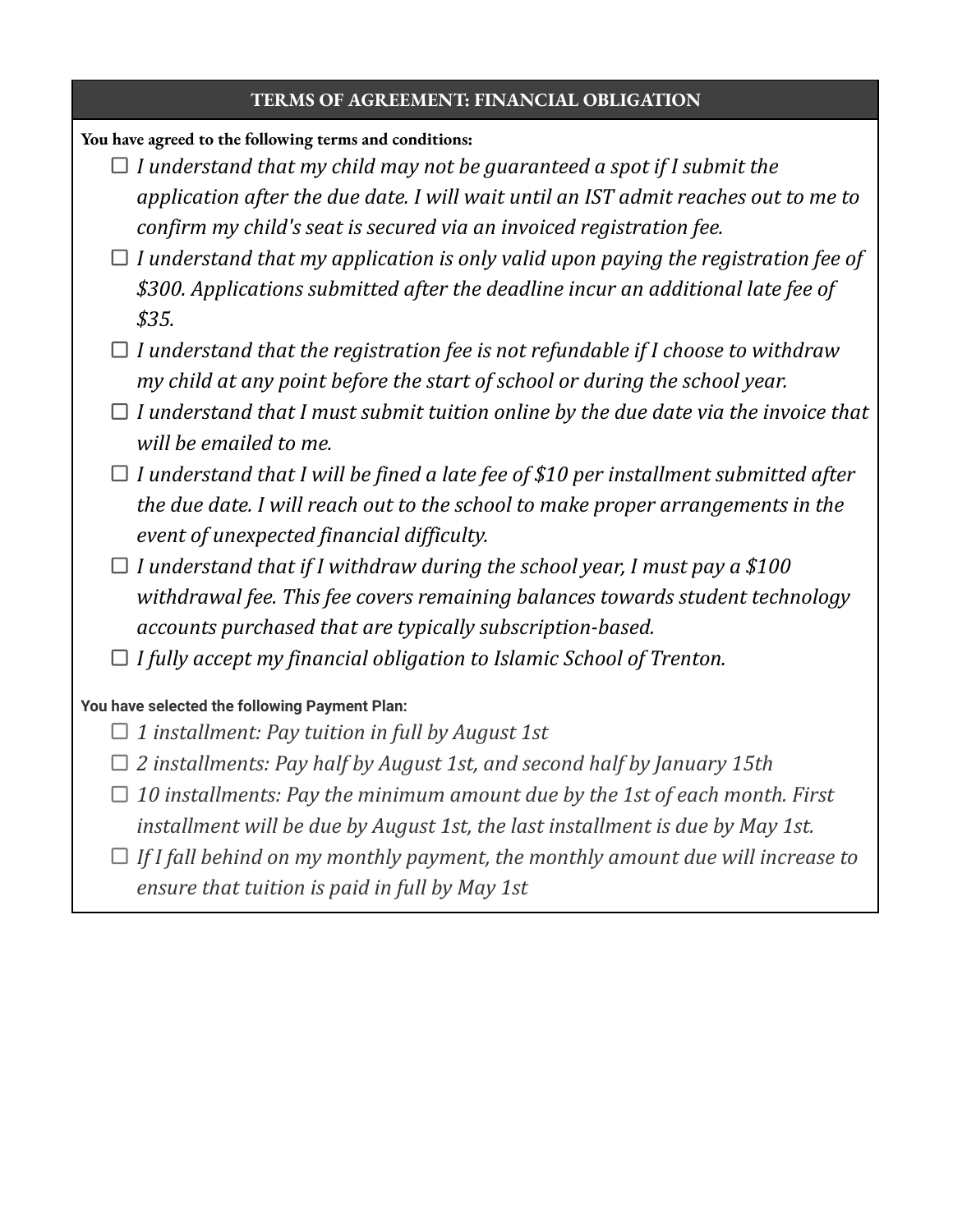## **PARENT DUTY HOURS / FAMILY FUNDRAISER**

Islamic School of Trenton is a community school that relies on parents and volunteers to succeed. Parents play a vital role in the school's success and operation. As the parent of a child who attends IST, each family is encouraged to play an active role in the school Parent-Teacher Association (PTA) and to fulfill a minimum 25 hours of voluntary service. Volunteer opportunities will be posted and announced throughout the year. Families can also fulfill their 25 parent-duty hours by raising a minimum \$200 in fundraising.

Because IST is a non-public school, with limited resources and funding, each family is required to partake in the annual fundraiser by inviting others, helping organize the fundraiser, or contribute monetarily.

## **TERMS OF AGREEMENT: PARENT INVOLVEMENT**

## **You have agreed to the following terms and conditions:**

- *I understand that Islamic School of Trenton is a non-public school as well as a non-profit organization, and therefore relies on tuition fees and donations to successfully operate.*
- *I, or someone on my behalf, will commit to volunteering 10 hours of service to help the school with needed tasks.*
- *I will do my part in organizing a fundraiser, either in collaboration with other families or through private collection, to raise at least \$200 on behalf of my family.*
- *I will play an active role in the Parent-Teacher A*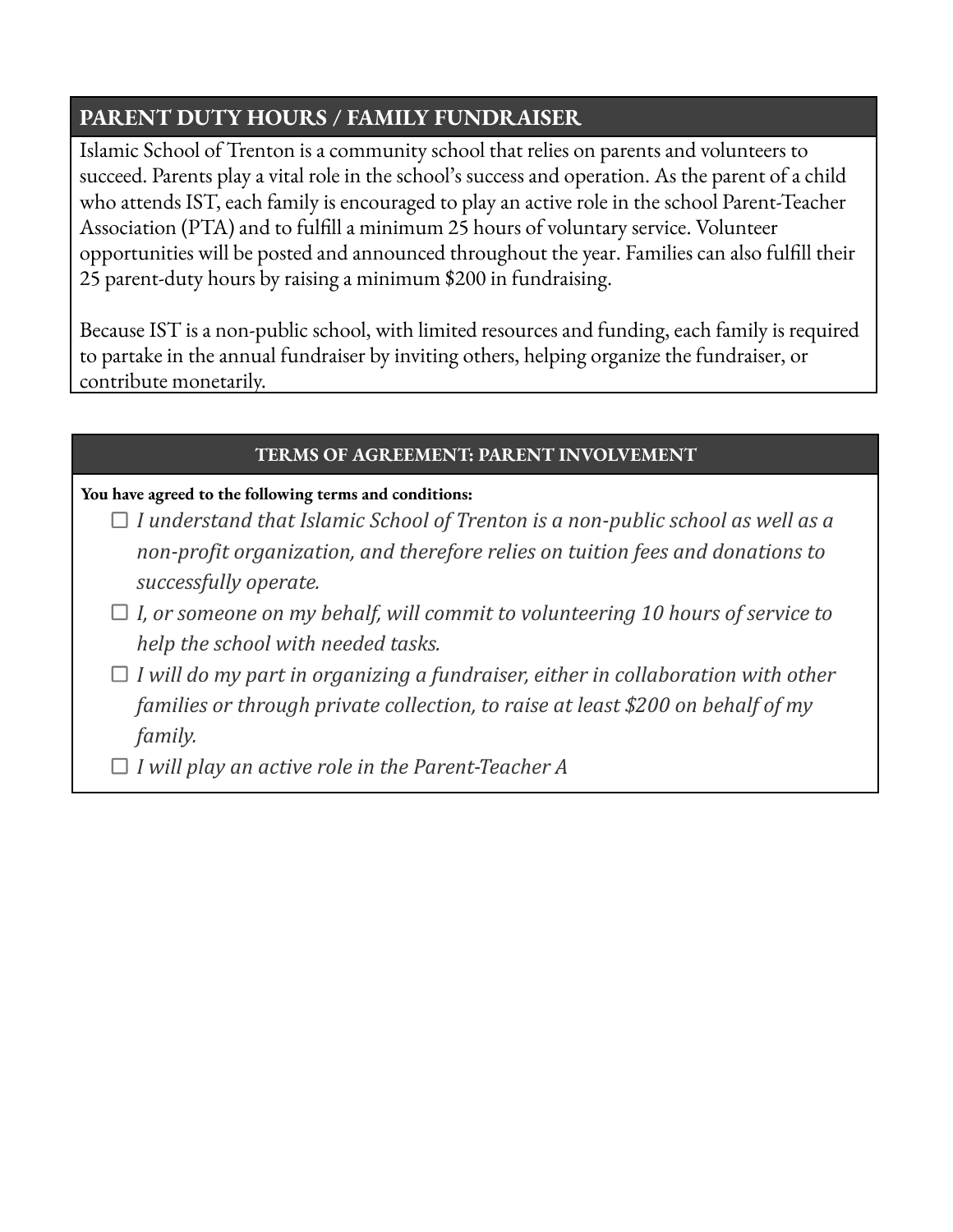## **HOUSEHOLD INFORMATION: ADMISSION / RE-ADMISSION APPLICATION**

|              | <b>NAME OF CHILD</b> | <b>APPLYING FOR</b><br><b>GRADE</b> | <b>BIRTH DATE</b><br>MM/DD/YYYY |
|--------------|----------------------|-------------------------------------|---------------------------------|
|              |                      |                                     |                                 |
| $\mathbf{2}$ |                      |                                     |                                 |
| 3            |                      |                                     |                                 |
| 4            |                      |                                     |                                 |

| Home<br>Address: | Street           |       |     |
|------------------|------------------|-------|-----|
|                  | City             | State | Zip |
| Home<br>Phone:   |                  |       |     |
|                  | XXX – XXX – XXXX |       |     |

| <b>PARENT/GUARDIAN INFORMATION</b>              |                                                 |  |
|-------------------------------------------------|-------------------------------------------------|--|
| <b>FATHER/GUARDIAN</b>                          | <b>MOTHER/GUARDIAN</b>                          |  |
| Full Name                                       | Full Name                                       |  |
| (Relationship to student, if other than father) | (Relationship to student, if other than mother) |  |
| Occupation                                      | Occupation                                      |  |
| Cell Phone Number                               | Cell Phone Number                               |  |
| Work Phone Number                               | Work Phone Number                               |  |
| Home Phone Number                               | Home Phone Number                               |  |
| <b>Email Address</b>                            | Email Address                                   |  |

## **ADDITIONAL INFORMATION**

Languages spoken at home *(parents' primary language first):*

Please share your reasons for applying to the Islamic School of Trenton: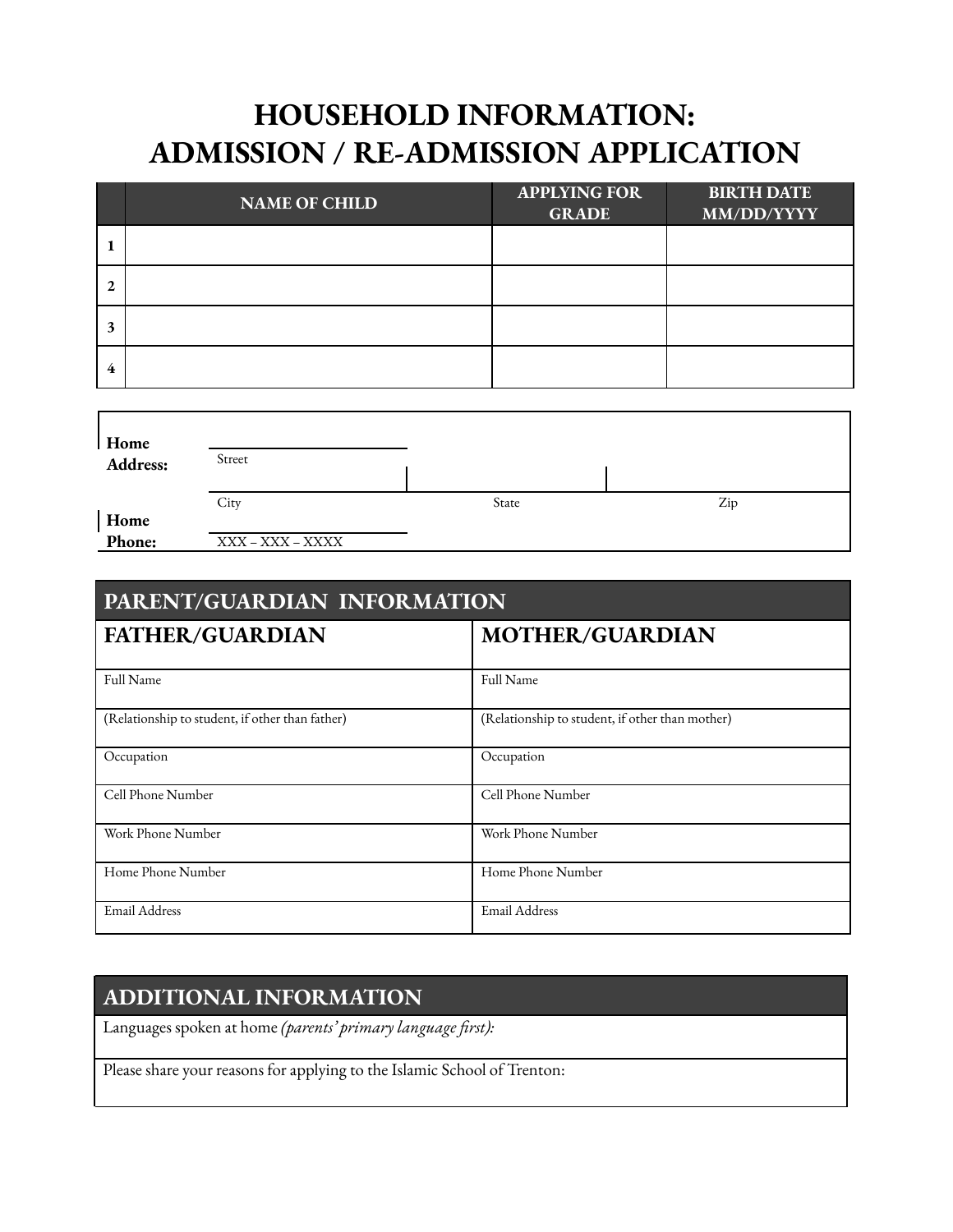## **TUITION CONTRACT**

## **Family Name:**

|              | <b>NAME OF ENROLLED CHILD</b> | <b>GRADE</b> | <b>REGISTRATION FEE</b> | <b>ANNUAL TUITION</b> |
|--------------|-------------------------------|--------------|-------------------------|-----------------------|
|              |                               |              | \$300                   |                       |
| $\mathbf{2}$ |                               |              |                         |                       |
| 3            |                               |              |                         |                       |
| 4            |                               |              |                         |                       |
|              |                               | <b>TOTAL</b> |                         |                       |
|              |                               |              |                         |                       |

**TOTAL ANNUAL TUITION**

## **CHOOSE A TUITION PAYMENT PLAN:**

## **□ ONE ANNUAL PAYMENT OF**

 $\frac{\frac{1}{2}^{2} + \frac{1}{2}^{2} + \frac{1}{2}^{2} + \frac{1}{2}^{2} + \frac{1}{2}^{2} + \frac{1}{2}^{2} + \frac{1}{2}^{2} + \frac{1}{2}^{2} + \frac{1}{2}^{2} + \frac{1}{2}^{2} + \frac{1}{2}^{2} + \frac{1}{2}^{2} + \frac{1}{2}^{2} + \frac{1}{2}^{2} + \frac{1}{2}^{2} + \frac{1}{2}^{2} + \frac{1}{2}^{2} + \frac{1}{2}^{2} + \frac{1}{2}^{2} + \frac{1}{2}^{2$ due on August 1st

## **PLAN 2**

## **□ TWO INSTALLMENTS OF**

 $\frac{1}{2}$ due on August 1st and January 1st

## **PLAN 3**

## **□ MONTHLY PAYMENTS**

in the amount of \$ dated the first of each month (August-May)

## **PLAN 1 ONLINE PAYMENT**

All families will be required to submit tuition payment online. An automated tuition reminder will be sent via email a week before the next installment is due. Please enter a valid email where invoices can be sent to:

\_\_\_\_\_\_\_\_\_\_\_\_\_\_\_\_\_\_\_\_\_\_\_\_\_\_\_\_\_\_\_\_\_\_\_\_\_\_\_\_\_\_\_\_\_\_ e-mail address

e-mail address

It is your responsibility to check the above email account and submit payment on time.